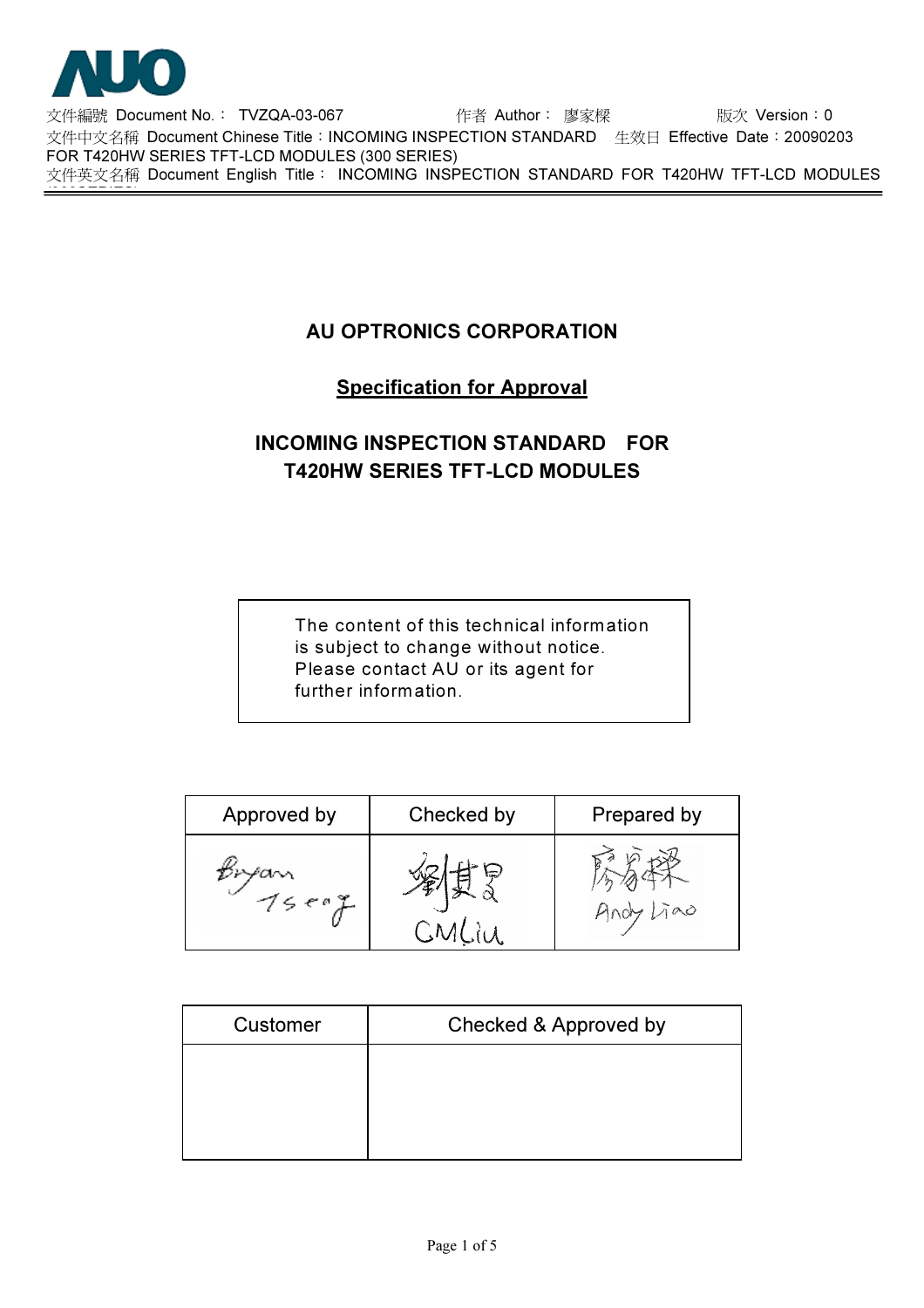

文件編號 Document No.: TVZQA-03-067 作者 Author: 廖家樑 版次 Version: 0 文件中文名稱 Document Chinese Title:INCOMING INSPECTION STANDARD 生效日 Effective Date:20090203 FOR T420HW SERIES TFT-LCD MODULES (300 SERIES) 文件英文名稱 Document English Title: INCOMING INSPECTION STANDARD FOR T420HW TFT-LCD MODULES

#### (300SERIES) 1 Scope:

The incoming inspection standards shall be applied to TFT-LCD Modules (hereinafter called "Modules") that supplied by AU Optronics Corporation (hereinafter called "seller").

## 2 Inspection instruments:

- 2-1 Pattern generator: Chroma-LCM tester 27012 or equivalent.
- 2-2 Video board: AU video board or equivalent. The output of the signal should comply with the specifications provided by AU.

## 3 Inspection Method:

- 3-1 Ambient condition
	- A. Temperature:  $20 \sim 25^{\circ}$
	- B. Humidity: 65±5% RH.
	- C. Lumination: A single 20W fluorescent lamp (300 to 700 Lux)

## 3-2 Viewing distance

Be at a distance about 100±5 cm in front of LCD module with naked eyes.

## 3-3 Viewing Angle

Viewing line should be perpendicular to the surface of the module.

## 4 Inspection Criteria

#### $\overline{\phantom{a}}$ Electrical Inspection

4-1 Dot Defect

A. Every dot herein means a Sub-Pixel (each Red, Green or Blue color).

B. Bright Dot defect is defined as that the defective area of the dot is larger than 50% of the dot area and should be visible under 2% ND filter.

4-1-1 Bright Dot

Bright Dot is defined as Dot (sub-pixel), which appears bright on the screen when the LCD module displayed at black pattern.

| <b>Inspection Item</b> | <b>Criteria</b> |
|------------------------|-----------------|
| R.G or B 1 dot         | Max. 2 allowed  |
| Adjacent 2 dots        | 1 pair          |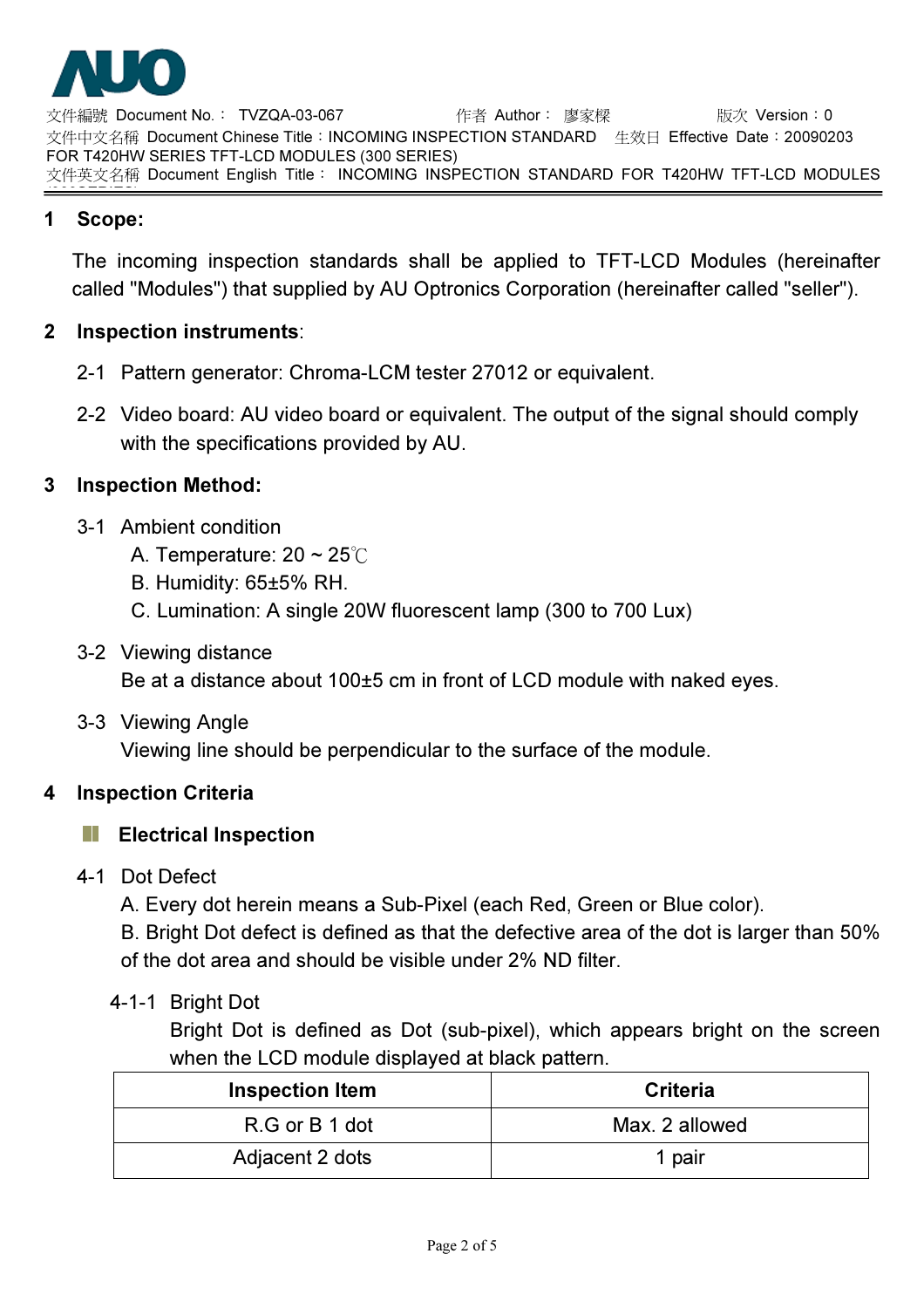

!"#\$ Document No.% TVZQA-03-067 &' Author% ()\* +, Version%0 文件中文名稱 Document Chinese Title:INCOMING INSPECTION STANDARD 生效日 Effective Date:20090203 FOR T420HW SERIES TFT-LCD MODULES (300 SERIES) 文件英文名稱 Document English Title: INCOMING INSPECTION STANDARD FOR T420HW TFT-LCD MODULES (300SERIES)

A partial bright dot damaged less than half size of sub-pixel is not counted as a bright dot defect and should be specified below.

| <b>Inspection Item</b>   | Criteria        |
|--------------------------|-----------------|
| 5% ND-Filter Not-visible | Ignored         |
| 5% ND-Filter Visible     | Max. 10 allowed |
| 2% ND-Filter Not-visible |                 |
| 2% ND-Filter Visible     | Max. 7 allowed  |

## 4-1-2 Dark Dot

Dark Dot is defined as Dot (sub-pixel), which appears dark on the screen when the LCD Module displays at bright pattern.

| <b>Inspection Item</b> | Criteria       |
|------------------------|----------------|
| R.G or B 1 dot         | Max. 9 allowed |
| Adjacent 2 dots        | 3 pairs        |
| Adjacent 3 dots        | 1 pairs        |

#### 4-1-3

| <b>Total amount of Dot Defects</b><br>Max. 9 allowed |
|------------------------------------------------------|
|------------------------------------------------------|

## Appearance Inspection

#### 4-2 Polarizer Defects

A. Extraneous substances that can be wiped out such as Finger Prints, particles are not considered defects.

## B. Defects on the Black Matrix (outside the Active Area) are not considered defects.

| <b>Inspection Items</b>                 | <b>Criteria</b>                                       |
|-----------------------------------------|-------------------------------------------------------|
| Linear Scratch                          | $ 0.15\!<\!W\!\leq\!0.3, L\!\leq\!30, N\!\leq\!10$    |
| Bubble/Dent                             | $ 0.5$ <d<math>\leq1.5, N<math>\leq</math>10</d<math> |
| <b>AD</b><br>,,, <i>,</i><br>. <i>.</i> |                                                       |

Where, W (mm): Width

L (mm): Length

D (mm): Average diameter

|       | b(W) | $D = (a+b)/2$    |
|-------|------|------------------|
| a (L) |      | $-$ Longet point |

Note) Linear:  $a > 2b$ , Circular:  $a \leq 2b$ 

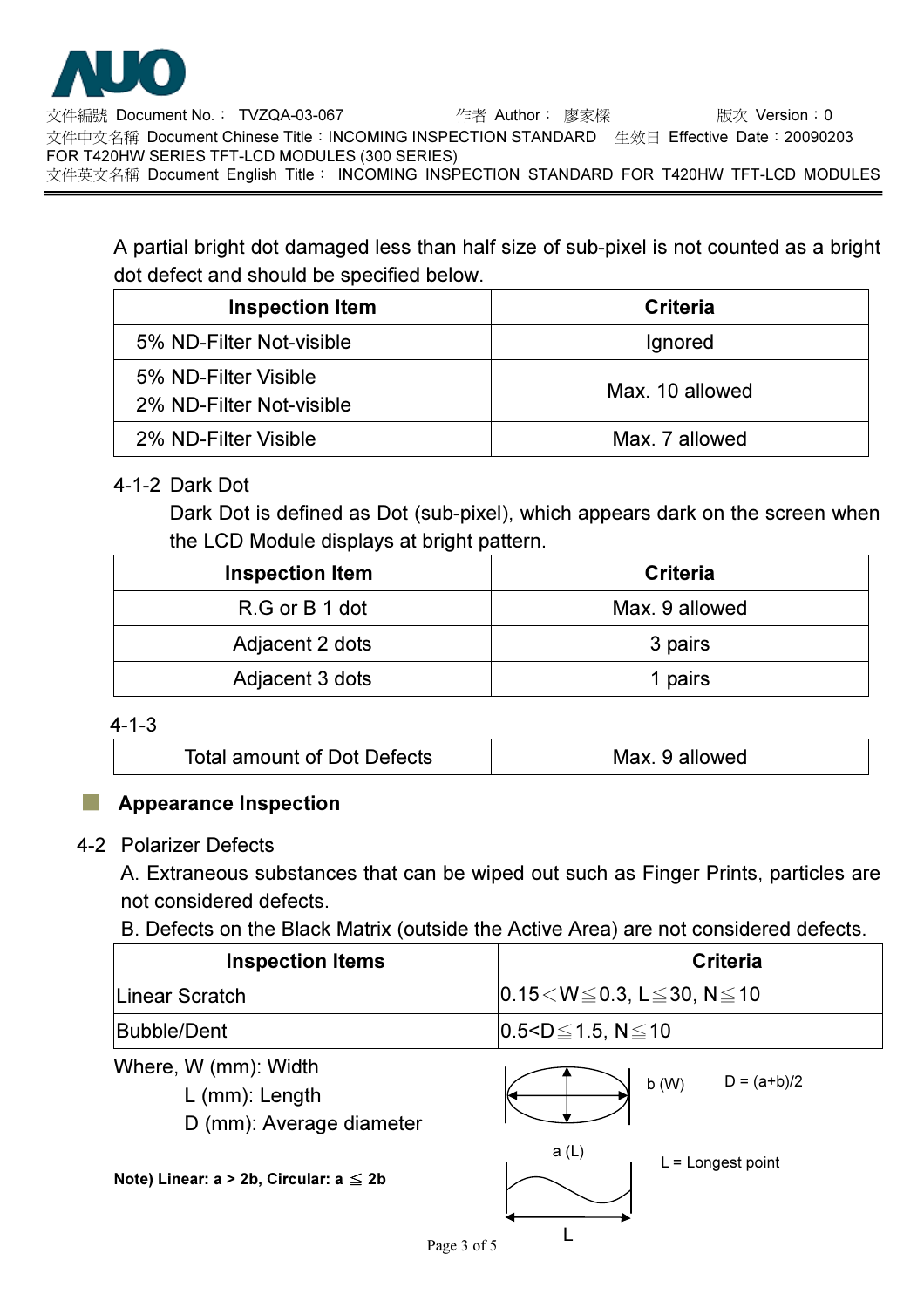

(300SERIES)

文件編號 Document No.: TVZQA-03-067 作者 Author: 廖家樑 版次 Version: 0 文件中文名稱 Document Chinese Title:INCOMING INSPECTION STANDARD 生效日 Effective Date:20090203 FOR T420HW SERIES TFT-LCD MODULES (300 SERIES) 文件英文名稱 Document English Title: INCOMING INSPECTION STANDARD FOR T420HW TFT-LCD MODULES

## 4-3 Foreign Material

| <b>Inspection Items</b>                                              | <b>Criteria</b>                                       |
|----------------------------------------------------------------------|-------------------------------------------------------|
| Linear                                                               | $0.15\!<\!W\!\leq\!0.3$ , L $\leq\!30$ , N $\leq\!10$ |
| Circular                                                             | $0.5 < D \le 1.5$ , N $\le 10$                        |
| Where, W (mm): Width<br>$L$ (mm): Length<br>D (mm): Average diameter | $D = (a+b)/2$<br>b(W)                                 |
| Note) Linear: $a > 2b$ , Circular: $a \leq 2b$                       | a(L)<br>$L =$ Longest point                           |
| n._<br>- 1                                                           |                                                       |

## 4-4 Bezel Appearance

Scratches, minor bents, stains, particles on the Bezel frame are not considered defects.

#### 4-5 Mura

All kinds of Mura shall be Ignored in all kinds of cirsumstances.

## 5 Inspection judgment:

- 5-1 If the number of defects is more than the applicable acceptance level, the lot shall be rejected and the buyer should inform the seller of the result of incoming inspection in writing.
- 5-2 Issues which is not defined in this criteria shall be discussed by both parties, Customer and Supplier, for better solutions.

## 6 Precaution:

Please pay attention to the following items when you use the LCD Module.

- 6-1 Do not twist or bend the module and also avoid any inappropriate external force on display surface during assembly.
- 6-2 Adopt good ventilation measures. Be sure to use the module within the specified temperature range.
- 6-3 Avoid dust or oil mist during assembly.
- 6-4 Follow the correct power sequence while operating. Do not apply the invalid signal otherwise it will cause unexpected shutdown that damages the module.